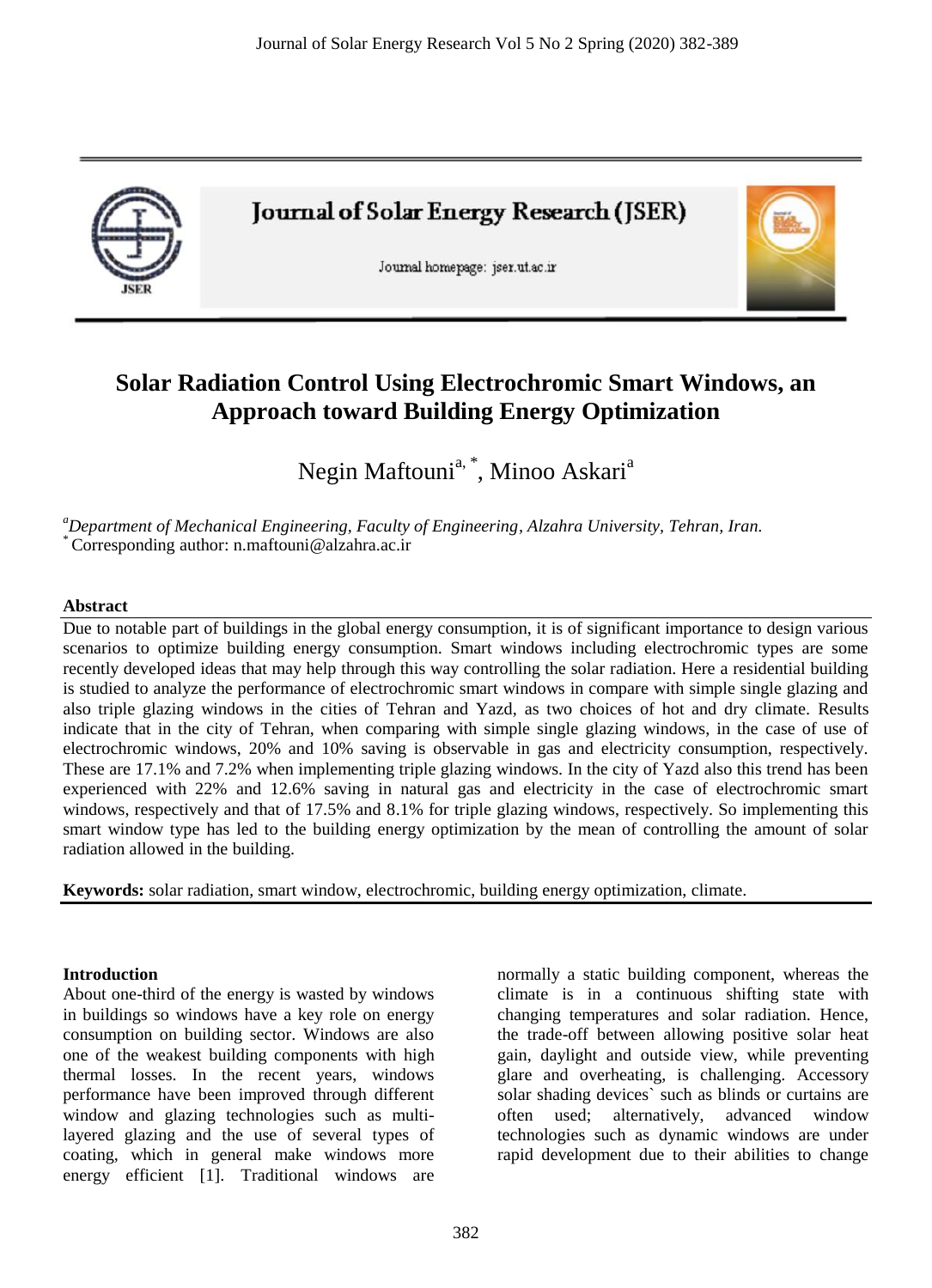the optical properties in response to the climate or the user requirements[2].

Triple glazing units are becoming more and more widely used in modern buildings since they provide better performances of energy and thermal comfort by providing shading in summer and extra insulation in winter. It also protects the window from condensation on the external surface of the glazing [3]. Another factor that makes triple glazing superior is its thickness; thermal conductivity of the window drops as the windows layers increases[4] . Shakouri et al.[5] compared the thermal performance of double-glazed and triple-glazed windows. Different window sizes and orientations were taken into account in his study as well. The annual energy consumption for the double-glazed window was always higher than that of triple-glazed window, irrespective of orientations and window-to-floor ratios. This result highlighted the fact that double glazed fenestration systems allowed more gain in the solar heat compared to a triple-glazed window. Also, a triple-glazed system reduces the thermal transmittance of the windows, due to its additional insulation, making it more advanced in the context of thermal performance. Sadrzadehrafiei et al.[6] had also conducted an examination on triple-glazing and its benefits towards cooling energy in tropical climates such as Malaysia. The study compared the cooling energy savings that could be achieved by single clear glass and triple glazing. Moreover, the study also compared the performances of two tripleglazing with 15 mm and 16 mm air gap between them. Results of the study showed that triple-glazing was able to achieve cooling electricity savings of 6.3%, compared to a single clear glass. The savings by using a 16 mm air gap triple glazing is more than that in the 15 mm, but the difference was insignificant.

In comparison to traditional windows, smart windows are able to adjust the energy and light transmission values in relation to external environmental conditions and user's need. Despite of traditional windows, smart windows are compatible on climate conditions and it could change with temperature and solar radiation. The control of the incident solar radiation is a key element for the achievement of indoor wellbeing and more energy efficiency in buildings. Improving the design and manufacture of window systems seek to be optimized the effective use of solar resource, minimize undesired energy losses and effectively moderate the indoor environment[7]. Since the first applications in 2000's, relevant projects have demonstrated many advantages in the use of active dynamic glass, electrochromics in particular, such as savings up to 60% of the needs to artificial lighting, a reduction of the cooling load up to 20% and of peak power up to 26%, with the possibility of resorting to plants of smaller size [8-10]. Also studies indicate that the impact of electrochromic windows is highly dependent on climate. Other studies focused on energy consumption showed energy consumption decreases to 8-10% in temperate climates[11]. Also EC windows devices are able to control the solar radiation passage by varying the applied voltage, hence offering an elegant and dynamic to way to regulate the solar transmittance. Solar radiation at the earth's surface is located between 300nm where the visible radiation is between 380 nm and 780 nm. Solar radiation falling onto a material will be transmitted, absorbed and reflected and this amount of radiation is dependent the wavelength of the radiation, the incident angle and the optical and the optical properties of the material[12].

In winter solar heat harvesting can help reduce energy consumption for space heating and during summer excessive solar radiation passing through the glass can instead cause overheating of the indoor space resulting in high consumption for HVAC system.

EC materials belong to the category of propertychanging smart materials and are able to autonomously and reversibly change their color due to oxidation or reduction reactions as a response to an external electrical stimulus. Some properties of EC windows are[13]:

- Visible Light Transmission about 60%-1%.
- Solar Heat Coefficient (Clear-Dark) about 0.46-0.06.
- UV transmission (Clear-Dark) about 0.4%- 0%.
- No privacy in dark state.
- Typically 4 states light control levels from clear to dark.
- Continuous states between dark and clear.
- Operating temperature from -20 to 70C.
- They are typically blue or green.
- Operating voltage is 12V DC.
- Power requirement for state transition about 2.5 W/m2.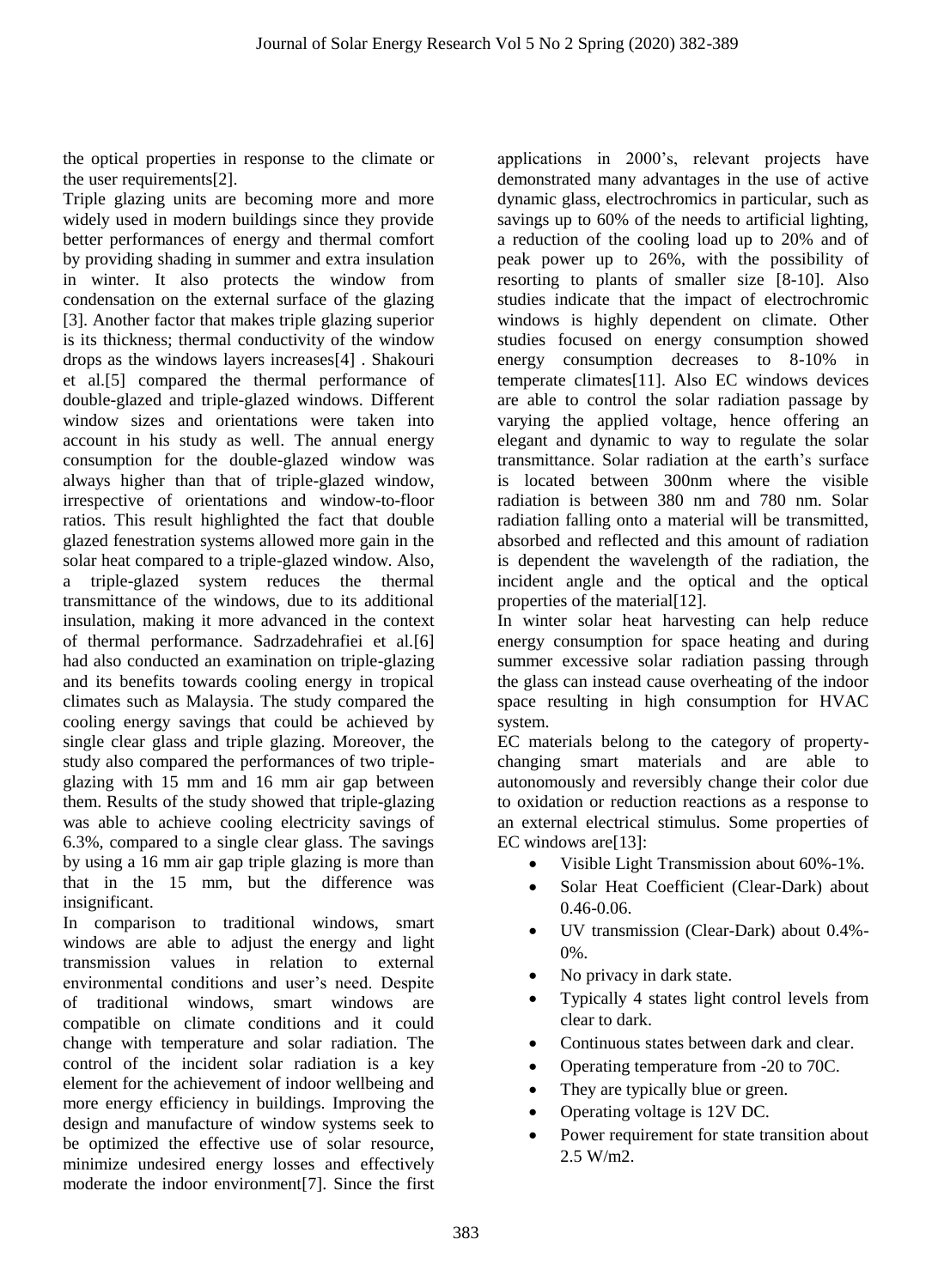- Power requirement for state maintenance is  $0.4 W/m2$ .
- Switching speed is typically 5-12 min and durability is about 30 years.

Electrochromism in thin films of metal oxides seems to have been discovered several times through independent work. Electrically induced color changes in thin films of tungsten oxide immersed in sulphuric acid were given a vivid description in an internal document at Blazers AG in Liechtenstein in 1953[14]. Ajaji and Andre [15]investigated the impact of electrochromic windows in an office building in Brussels. Energy simulations were conducted, and it was shown that primary energy consumption was reduced from 100.9 kWh/ $m^2$  to 38.6 kWh/ $m^2$  when controlling the windows by outdoor temperature and illuminance. The main cut in energy consumption was due to a lower cooling demand. Piccolo et al. [16]investigated the impact of electrochromic windows controlled by illuminance on a residential building compared to a reference window for two locations. It was found that the largest energy saving potential is in warmer climates and with a higher window-to-wall ratio due to a reduced cooling demand. Dussault and Gosselin [17]conducted a sensitivity analysis to address the relative effect of the main building design parameters on energy comfort improvements related to the use of smart windows. Energy simulations were performed for an office building for various combinations of the design parameters; location, façade orientation, window control, window to wall ratio, internal gains, thermal mass and envelope tightness. The conclusions are that the largest energy saving potential is due to a reduced cooling demand in warmer climates and higher solar radiation exposure. Szymon Firlag et al.[18] studied on controls algorithms for dynamic windows for residential buildings. The results show that: [1] use of automated shading with proposed control algorithms can reduce the site energy in the range of 11.6–13.0%; in regard to source (primary) energy in the range of 20.1–21.6%, [1]the differences between algorithms in regard to energy savings are not high, [2] the differences between algorithms in regard to number of hours of retracted shades are visible, [1] the control algorithms have a strong influence on shade operation and oscillation of shade can occur, [1] additional energy consumption caused by motor, sensors and a small microprocessor in the analyzed case is very small.

## **2. Materials and Methods**

This study has two parts. The first part is focused on the analysis of the effects of using smart windows based on electrochromic windows on a residential building considered once located in Tehran and once in Yazd, in Iran. The second part of the study is about triple glazing windows in these two climates in Iran. Design Builder software is used to calculate the thermal loads in this case.

## *2.1. Case study*

The studied model is a residential building located in Tehran and Yazd. The area of the building is about  $800 \; \text{m}^2$  and it has four floors. There is one unit on each floor with the occupancy of four people. The existing heating system uses100% natural gas and the existing cooling system use 100% electricity. At first step of calculations, the building considered with typical static single glazed window, clear, no shading and thickness of 6mm with PVC frame and no external shading. Then in next step of calculations, windows are replaced with electrochromic and triple glazing windows. All of the walls have thickness of 20 cm and the used insulation in external walls is cork. The reason for choosing this material for insulation is the efficiency of cork in thermal, sound and humidity resistance. Cork sheets can absorb 17% humidity without any deformation on its tissue and in comparison to gypsum is 10 times more resistance on sound transition. The occupancy on each unit is considered about four people. The comfort temperature is assumed to be 22 and 26 degrees of centigrade in winter and summer for residents. Figure 1 shows the plan of the building and figures 2 and 3 show the sun path diagram in different months of the year in Tehran and Yazd. Table 1 reports the site location information of Tehran and Yazd. Table 2 includes solar properties and U-values of electrochromic and triple glazing window types implemented in this work. Also figure 2 and figure 3 shows sun path diagram in Tehran and Yazd among year.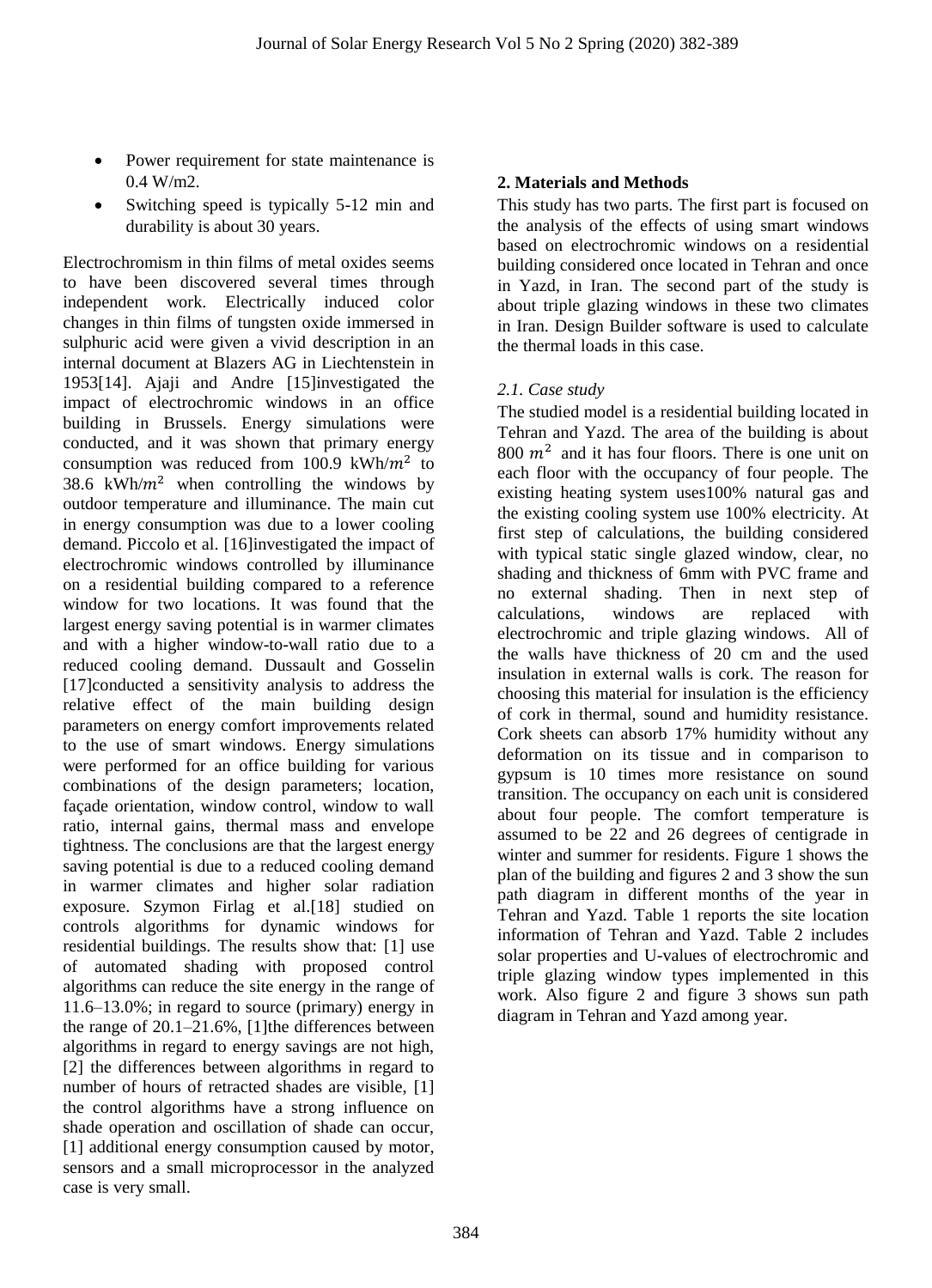

Figure 1. The plan of the building.

| Table 1. Site location information of Tehran and |
|--------------------------------------------------|
| Yazd. [19]                                       |

| 1 azu.   12               |        |       |
|---------------------------|--------|-------|
|                           | Tehran | Yazd  |
| Latitude $(°)$            | 35.68  | 31.9  |
| Longitude $(°)$           | 51.32  | 54.28 |
| ASHRAE climate zone       | 3B     | 2B    |
| Elevation above sea level | 1191   | 1237  |

| Table 2. Window information. [19] |  |
|-----------------------------------|--|
|-----------------------------------|--|

|                              | Electrochromic Triple glazing |       |
|------------------------------|-------------------------------|-------|
| Total solar                  | 0.638                         | 0.675 |
| transmission                 |                               |       |
| Direct solar<br>transmission | 0.545                         | 0.595 |
| Light transmission           | 0.727                         | 0.738 |
| U-value                      | 1.772                         | 2.166 |



Figure 2. Sun path diagram of the building in Tehran.



Figure 3. Sun path diagram of the building in Yazd.

## *2.1. Window's heat losses*

The radiation from windows is very important parameter in cooling load calculations because always the direction of solar radiation on windows is from outside to inside the building. So in cold seasons it is useful and in hot seasons it is a disadvantage for HVC system. Cooling radiation load from windows can be calculated from equation 1[20]:

 $Q =$  correction coefficient  $*$  storage coefficient  $*$ 

window's area 
$$
(ft^2)
$$
 (1)

Q is the magnitude of the absorbed heat from sun and correction coefficient is depended on climate conditions. The storage coefficient indicates the part of thermal load that can be absorbed by the building. Thermal load losses from windows is also calculated from equation 2 [20]:

$$
Q = U.A(T_0 - T_i)
$$
  
(2)

In this case the amount of U is considered about 1.13 for typical window.

Another important factor for heating and cooling loads is Solar Heat Gain (SHG) from windows and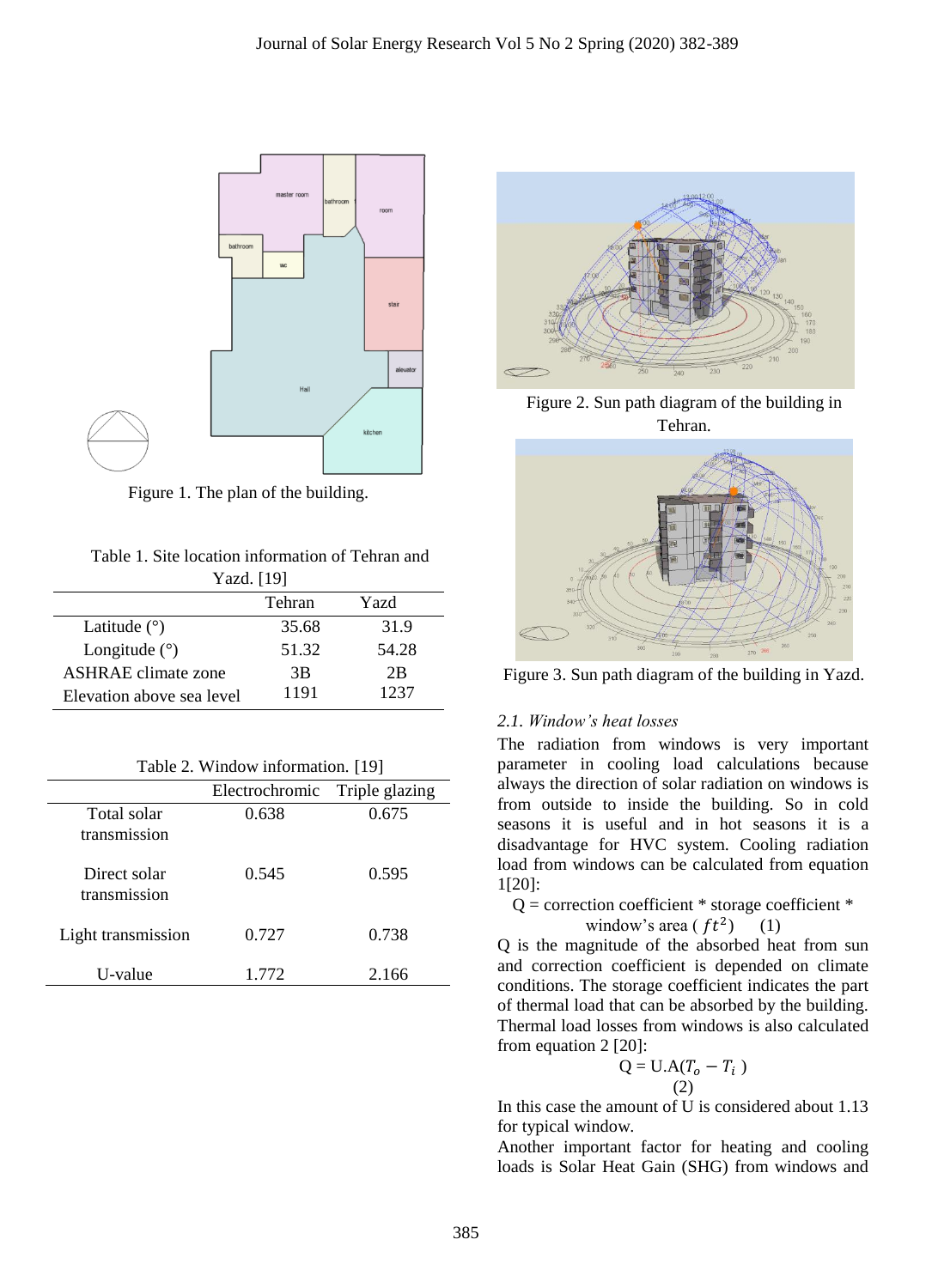external glasses and is calculated from equation 3 [21]:

$$
Q = SHG \times A \times k_1 \times k_2 \times k_3 \times k_4 \times k_5 \times k_6
$$
  
(3)

In equation 3, Q indicates cooling load originated from solar radiation on windows' glass,  $k_1$  is correction coefficient and depends on the glass type and colour of the internal or external shading and in this case it is considered for a typical no coloured glass and the amount of this is 0.9.  $k_2$  is storage coefficient,  $k_3$  is frame coefficient if the frame is metal the coefficient would be 1.175,  $k_4$  is height coefficient and depended on sea level and is calculated from equation 4:

$$
k_4 = [1 + 0.007 [1 + 0.007 \times \frac{H}{1000}]]
$$
  
(4)

 $k_5$  is dew point coefficient and is found from equation 5 :

 $k_5 = [ 1 \pm 0.07 \times \frac{66.8 - D.P.T}{10} ]$ 

(5)

 $k<sub>6</sub>$  is the coefficient of cleanness and depends on the magnitude of dust and fog in the ambient air. In a very clean air it is equal 1.15. In a normal air that is neither very dusty nor very clean, this coefficient is 1 and in a dirty condition it is 0.85. In the current study the coefficient of cleanness is considered 1 as a normal situation.

#### 3. Results & Discussion

Design Builder software was used in this study to calculate cooling and heating loads of the building in different design condition. At first calculation of thermal loads was done with typical single glazing window without any shading. Heating system of the building used 100% natural gas in the cold months and cooling system used 100% electricity in the hot months.

The effect of implementing smart electrochromic windows on energy consumption of the building (both electricity and natural gas) has been studied. Figures 4 and 5 reports the results of sensible heating and sensible cooling of the building in the case of Tehran for all tree studied systems during different months, respectively.



Figure 4. Sensible heating of the building in Tehran.



Figure 5. Sensible cooling of the building in Tehran.

It is observable that in all over the year, both of sensible heating and cooling loads of the building experience their minimum when the electrochromic windows have been implemented. The second place belongs to triple glazing type of windows here.

Figure 6 reports the heating loads that are supported with natural gas for the building in all of the studied cases when it is located in Tehran city. Figure 7 shows the cooling loads that are deled using electricity.



Figure 6. Heating from natural gas in Tehran.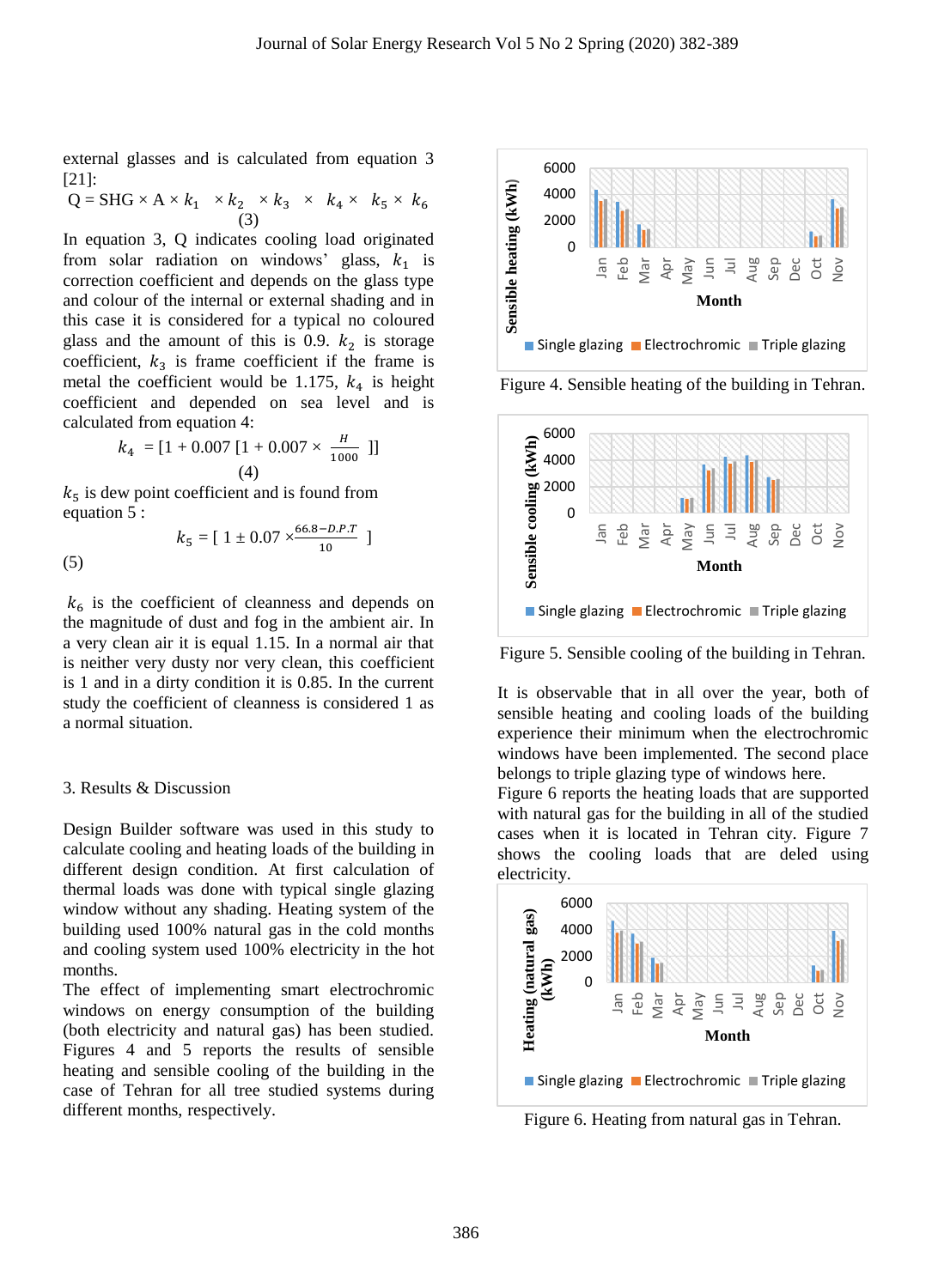

Figure 7. Cooling supported by electricity in Tehran.

It is understood that implementing electrochromic windows has led to the minimum energy consumption in both of natural gas for heating and electricity for cooling in Tehran. Table 3 reports total yearly energy consumption of the building in city of Tehran for both category of natural gas and electricity.

Results indicate that when comparing with simple single glazing windows, in the case of use of electrochromic windows, a 20% and 10% saving is observable in gas and electricity consumption, respectively. These are 17.1% and 7.2% when implementing triple glazing windows.

Figures 8 and 9 show the sensible heating and cooling of the building when considered in Yazd city, respectively.







Figure 9. Sensible cooling of the building in Yazd.

Results show that in all of the months, both of sensible heating and cooling loads of the building have their minimum when the electrochromic windows have been implemented. Figures 10 and 11 indicate the heating loads supported by natural gas and the cooling ones supported by electricity for experience of Yazd city, respectively.

Table 3. Total yearly energy consumption (both natural gas and electricity) in Tehran.

| Window type    | Total   | Total cooling |
|----------------|---------|---------------|
|                | heating | (Electricity) |
|                | (Gas)   | (kWh)         |
|                | (kWh)   |               |
| Single glazing | 15448   | 4707          |
| Electrochromic | 12208   | 4180          |
|                |         |               |
| Triple glazing | 12761   | 4368          |



Figure 10. Heating supported by natural gas in Yazd.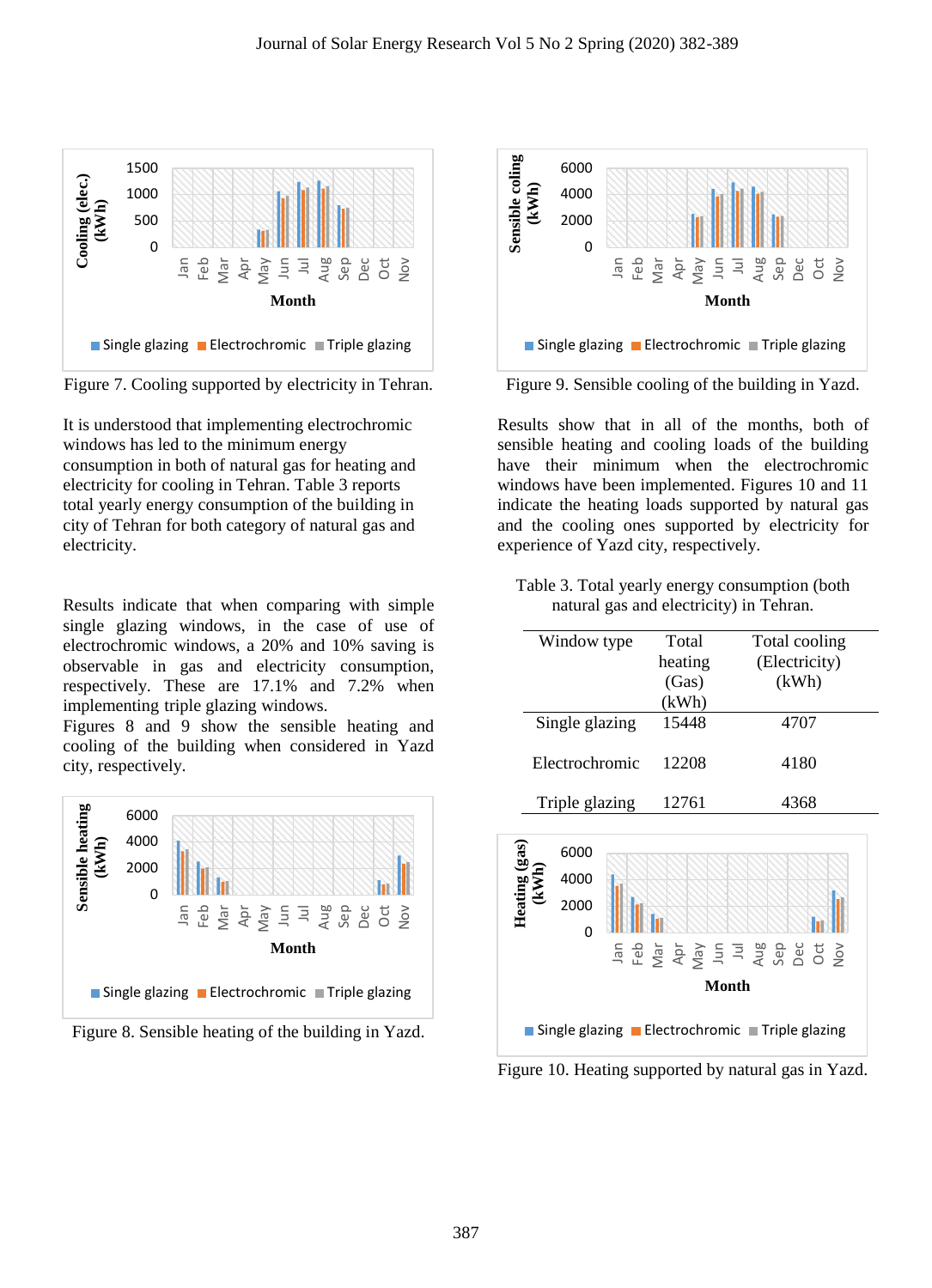

Figure 11. Cooling supported by electricity in Yazd.

The fact that the electrochromic windows act powerfully as an energy saver and are good tools to achieve an energy optimized building, is obvious here again for the building when located in the city of Yazd. The total yearly energy consumption of the building is reported in table 4 in this case.

|  |  |  | Table 4. Total yearly energy consumption in Yazd. |  |  |
|--|--|--|---------------------------------------------------|--|--|
|--|--|--|---------------------------------------------------|--|--|

| Window type    | Total   | Total cooling |
|----------------|---------|---------------|
|                | heating | (Electricity) |
|                | (Gas)   | (kWh)         |
|                | (kWh)   |               |
| Single glazing | 12946   | 5512          |
|                |         |               |
| Electrochromic | 10162   | 4872          |
|                |         |               |
| Triple glazing | 10677   | 5063          |
|                |         |               |

Results indicate that when comparing with simple single glazing windows, in the case of use of electrochromic windows, a 22% and 12.6% saving is observable in gas and electricity consumption, respectively. These are 17.5% and 8.1% when implementing triple glazing windows. It is noticeable that in the city of Yazd the performance of the smart electrochromic windows is better in compare with that of the city of Tehran.

## **4. Conclusions**

 In this research, a residential building was analyzed to find the performance of electrochromic smart windows in compare with simple single glazing and also triple glazing windows. The study was run in the two cities of Tehran and Yazd with ASHRAE climate zones of 3B and 2B, respectively. Results showed that in the city of Tehran, when comparing with simple single glazing windows, in the case of use of electrochromic windows, 20% and 10% saving was achieved in gas and electricity consumption, respectively. These are 17.1% and 7.2% when implementing triple glazing windows. In the city of Yazd also this trend was reported with 22% and 12.6% energy saving in natural gas and electricity when implementing the electrochromic smart windows, respectively and that of 17.5% and 8.1% for triple glazing windows. It is concluded that this smart window type leads to the building energy optimization by the mean of controlling the amount of solar radiation allowed in the building. It is proposed to study the performance of photochromic type windows and compare the results in future studies.

## **Acknowledgements**

 Authors would like to thank Alzahra University for supporting this research.

|                | <b>Nomenclature</b>                             |  |  |
|----------------|-------------------------------------------------|--|--|
| Q              | Thermal radiation load from windows             |  |  |
| A              | area of window $(ft^2)$                         |  |  |
| U              | Heat transfer coefficient $(B.T.U/(hr.ft^2.F))$ |  |  |
| $T_i$          | Indoor temperature (F)                          |  |  |
| $T_{o}$        | Outdoor temperature (F)                         |  |  |
| <b>SHG</b>     | Solar Heat Gain                                 |  |  |
| $k_1$          | Correction coefficient                          |  |  |
| $k_{2}$        | Storage coefficient                             |  |  |
| $k_3$          | Frame coefficient                               |  |  |
| $k_4$          | Height coefficient                              |  |  |
| $k_{5}$        | Dew point coefficient                           |  |  |
| k <sub>6</sub> | Coefficient of cleanness                        |  |  |
| H              | Height above sea level                          |  |  |
| D.P.T          | Dew point temperature (F)                       |  |  |